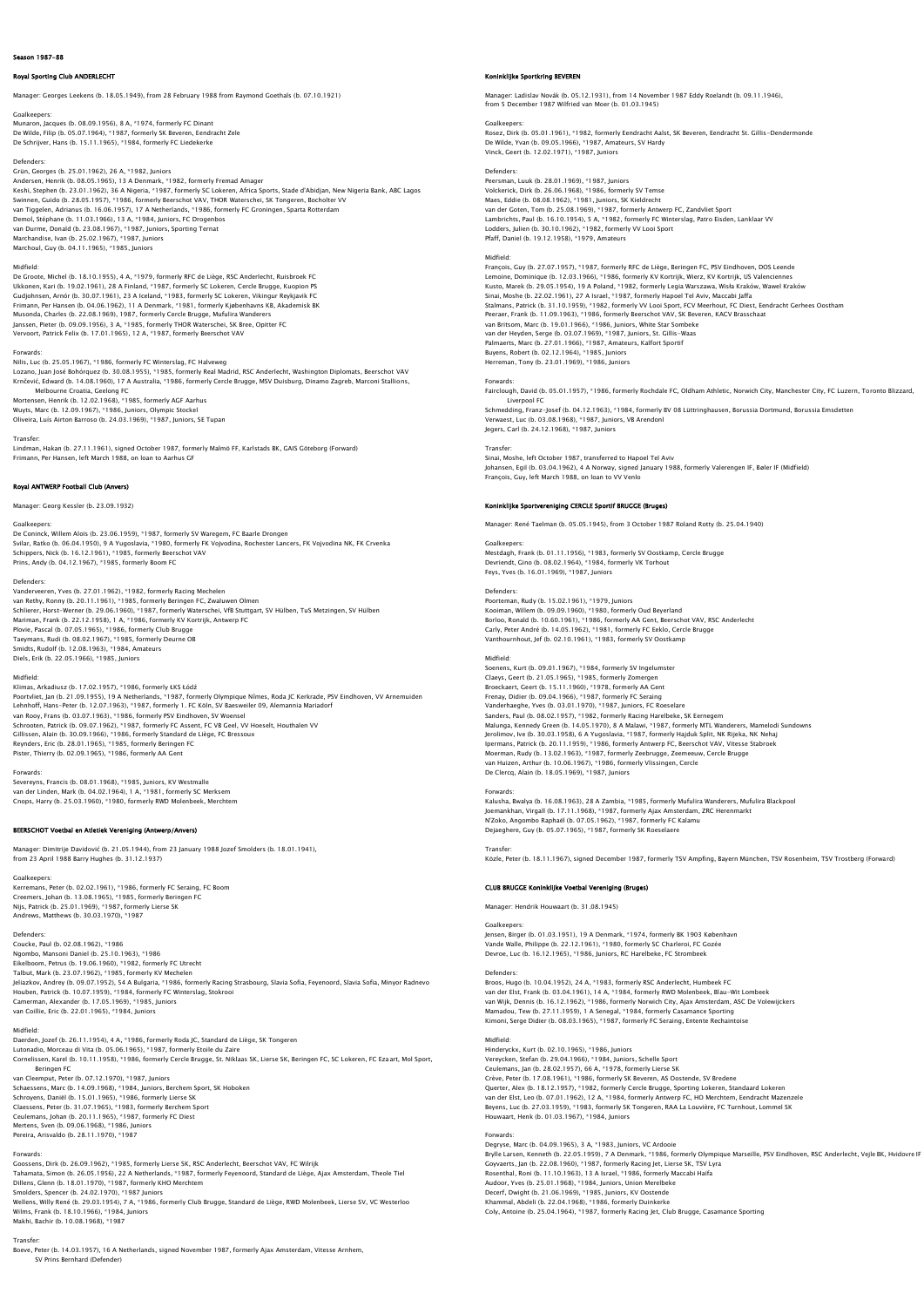### Royal CHARLEROI Sporting Club

Manager: Aimé Anthuenis (b. 21.12.1943)

Goalkeepers: Mathijssen, Jacques (b. 20.07.1963), \*1985, formerly FC Winterslag Brioir, Ronald (b. 18.06.1967), \*1986, Juniors Briquet, Thierry (b. 09.02.1963), \*1987

Defenders:<br>Silvagni, Fabrice (b. 26.08.1966), \*1983, Juniors<br>Raes, André (b. 12.10.1955), \*1987, formerly Cercle Brugge, AA Gent, RWD Molenbeek, Eendracht Aalst Gorez, Patrick (b. 12.07.1955), \*1987, formerly SK Beveren, FC Seraing, RAA Louvièroise, RWD Molenbeek, RAA Louvièroise<br>Curaba, Salvatore (b. 27.08.1963), \*1983, formerly RAA La Louvièroise<br>Albert, Philippe Julien (b. 10.0

## Midfield:

Migeot, Philippe (b. 27.01.1960), \*1978, Juniors<br>Mommens, Raymond (b. 27.12.1958), 15 A, \*1986, formerly SC Lokeren, SK Lebbeke<br>Varrichio, Giuseppe (b. 31.05.1966), \*1987, formerly RWD Molenbeek, Sporting Charleroi<br>van de Herda, Peter (b. 25.11.1956), 1 A Czechoslovakia, \*1987, formerly RH Cheb, Slovan Bratislava, Slávia Praha, Iskra Partizánske<br>Bosch, Roberto (b. 03.03.1955), \*1986, formerly Lierse SK, SK Tongeren, RFC de Liège, Zichen-Zus

#### Forwards:

Beugnies, Didier (b. 14.03.1961), \*1984, formerly RAEC Mons<br>Brogno, Dante (b. 02.05.1966), \*1986, formerly RA Marchienne, Pavillon Montagnard<br>Essers, Pierre (b. 20.02.1959), \*1987, formerly FC Bourges, FC Diest, Sporting C

#### **Transfers**

Cunningham, Paul Laurence (b. 08.03.1956), 6 A England, Ioaned October 1987, formerly Rayo Vallecano, Leicester City, Olympique Marseille,<br>Sporting Gijón, Manchester United, Real Madrid, West Bromwich Albion, Leyton Orient Cunningham, Paul Laurence, left February 1988, transferred to Wimbledon FC

### .<br>Ike Atletiek Associatie GENT (La Gan

Manager: Gerard Bergholtz (b. 29.08.1939), from 19 September 1987 Ab Fafié (b. 04.03.1941), from 30 April 1988 Boudewijn Braem (b, 30.10.1950)

Goalkeepers: Laurijssen, André (b. 30.10.1953), \*1978, formerly Beerschot VAV Frans, Frank (b. 27.02.1966), \*1984, Juniors

## Defenders:<br>Dheege Ceet (b. 38.00.1065), #1085, formerly Englands Belgels

Dhooge, Geert (b. 28.09.1965), \*1985, formerly Eendracht Belzele<br>De Wolf, Michel Jean (b. 19.01.1958), 19 A, \*1983, formerly RWD Molenbeek, SC Clabecq<br>Thoelen, Bruno (b. 18.06.1964), \*1986, formerly FC Seraing, RSC Anderle van der Beken, Dirk (b. 30.12.1965), \*1987, formerly SK Deinze De Kneef, Benny (b. 12.06.1965), \*1982, Juniors Criel, Luc (b. 07.01.1958), \*1977, Juniors Hallaert, Peter (b. 25.01.1966), \*1984, Juniors

#### Midfield:

Dauwe, Roland (b. 16.01.1966), \*1985, formerly Cercle Melle Hinderyckx, Luc (b. 19.12.1961), \*1985, formerly Club Brugge<br>Vandereycken, René (b. 22.07.1953), 50 A, \*1987, formerly BW Berlin, RSC Anderlecht, Genoa FC, Club Brugge, Sporting Hasselt, Spalbeek Sport<br>Verheyen, René (b. 2

Nollet, Frank (b. 02.06.1959), \*1985, formerly Beerschot VAV, AA Gent, SC Lokeren, Beerschot VAV Jacobs, Pascal (b. 27.11.1967), \*1985, Juniors

Deviaene, Carl (b. 08.11.1966), \*1986

### Forwards:

Raeven, Roger (b. 10.12.1960), \*1986, formerly Standard de Liège, RWD Molenbeek, Roda JC, Willem II Tilburg, Roda JC, NEC Nijmegen, Roda JC<br>Voordeckers, Eddy (b. 04.02.1960), 16 A, \*1987, formerly Stade Rennes, Waterschei,

Willem II, PSV Eindhoven Martens, Ronny (b. 22.12.1958), \*1987, formerly KV Mechelen, AA Gent, SK Beveren, RSC Anderlecht, VC Eendracht Deftinge Soudan, Yves (b. 23.10.1967), \*1986, Juniors Porte, Krist (b. 07.09.1968), \*1986, Juniors

### Koninklijke Voetbalclub KORTRIJK (Courtrai)

Manager: Johan Grijzenhout (b. 22.12.1932)

## Goalkeepers:

Himpe, Patrick (b. 24.07.1956), \*1984, formerly RC Harelbeke Deman, Patrick (b. 31.07.1968), \*1986, Juniors

Defenders:<br>Derouck, Michel (b. 30.08.1963), \*1982, Juniors<br>Schwabe, Dieter (b. 12.09.1956), \*1979, formerly Bayer 05 Uerdingen, Bonner SC, 1. FC Köln<br>Crahay, Joel (b. 14.07.1962), \*1987, formerly Eendracht Aalst Desomer, Didier (b. 04.09.1959), \*1987, formerly SK Deinze<br>Vergote, Chislain (b. 23.09.1951), \*1975, formerly KV Mechelen, Menen<br>Broeckaert, Nicolaas (b. 23.11.1960), \*1983, formerly SV Sottegem<br>Timmerman, Piet (b. 16.1.19 Devolder, Johan (b. 02.04.1959), \*1977, Juniors

Midfield: Baert, Chris (b. 27.12.1969), \*1986, Juniors van Nevel, Jo (b. 27.02.1967), \*1987, formerly Aalter Foulon, Rik (b. 06.04.1963), \*1986, formerly FC Izegem, Dottignies Sport, KV Kortrijk<br>Snelders, Edward (b. 09.04.1959), 1 A, \*1986, formerly Standard de Liège, Lierse SK, SC Lokeren, Antwerp FC<br>Abeels, Jean-Marie (b. 18.11 De Oliveira, Mario Sergio (b. 01.03.1966), \*1987 Muvala, Valence (b. 01.03.1960), \*1987

Forwards: Staelens, Lorenzo (b 30.04.1964), \*1987, formerly White Star Dauwe Desnica, Damir (b. 20.12.1956), 1 A Yugoslavia, \*1985, formerly NK Rijeka, EP Rijeka<br>Kiekens, André (b. 21.10.1960), \*1986, formerly KHO Merchtem<br>Duyck, Dirk (b. 05.11.1966), \*1984, formerly FC Marke<br>Goethals, Gino (b. 17.

### Royal Football Club de LIÈGE (Luik)

Manager: Robert Waseige (b. 26.08.1939)

# Goalkeepers: Stojić, Ranko (b. 18.01.1959), 14 A Yugoslavia, \*1987, formerly Dinamo Zagreb, NK Partizan, FK Zvezdara, Iskra Bugojno Gusbin, Patrick (b. 25.10.1965), \*1984, formerly RAA La Louvière

Defenders: Wegria, Bernard (b. 07.03.1963), \*1979, Juniors De Sart, Jean-François (b. 18.12.1961), \*1981, Juniors Habrant, Bernard (b. 23.09.1960), \*1978, Juniors Quaranta, Raphaël (b. 29.12.1957), \*1978, formerly CS Visé Giusto, Moreno (b. 03.11.1961), \*1982, Juniors

Midfield: Machiels, Vincent (b. 16.09.1965), \*1983, formerly FC Seraing Quain, Didier (b. 15.12.1960), \*1986, formerly KV Kortrijk, US Tournai Boffin, Daniël Edouward (b. 10.07.1965), \*1987, formerly St. Truiden VV Lipka, Hans-Peter (b. 28.09.1960), \*1982, formerly 1. FC Köln, Borussia Brand, 1. FC Köln, Alemannia Aacher<br>Waseige, Frédéric (b. 11.05.1965), \*1984, Juniors<br>Houben, Jean-Marie (b. 24.11.1966), \*1984, Juniors<br>Erqo, Christo

Forwards:<br>Malbaša, Nebojša (b. 25.06.1959), \*1987, formerly Dinamo Zagreb, NK Rijeka<br>Very, Daniël (b. 09.12.1956), 8 A, \*1987, formerly SV Waregem, St. Niklaas SK, Boom FC<br>Varqa, Zvonko (b. 27.11.1959), 3 A Yuqoslavia, \*19 Ernès, Luc (b. 24.02.1965), \*1983, formerly Villers L'Evêque Modaferi, Fortuna (b. 07.09.1967), \*1986

### Royal Standard de LIÈGE (Luik)

Manager: René Desaeyere (b. 14.09.1947), from 14 November 1987 Christian Piot (b. 04.10.1947), from 23 January 1988 Milorad Pavić (b. 11.11.1921)

### Goalkeepers:

Bodart, Gilbert (b. 02.09.1962), 2 A, \*1981, Juniors, CS Verlaine Mailleux, Benoît (b. 26.01.1960), \*1986, formerly Sporting Charleroi, CS Bierwart Neuts, Chris (b. 14.05.1964), \*1987, formerly SC Hasselt

#### **Defenders**

Wintacq, Michel (b. 02.10.1955), 1 A, \*1983, formerly RFC de Liège, AA La Louvrière, RLC Hornu Luyckx, Freddy (b. 17.01.1959), \*1984, formerly FC Seraing, RWD Molenbeek, FC Tubeke<br>Renquin, Michel (b. 03.11.1955), S3 A, \*1985, formerly Servette Genève, RSC Anderlecht, Standard de Liège, JFC Wibrin<br>Nassen, Daniël (b.

## Midfield:

Bonomi, Patrick (b. 15.10.1965), \*1984, Juniors Delangre, Etienne (b. 12.02.1963), \*1981, Juniors Rouyr, Thierry (b. 11.09.1966), \*1987, formerly FC Seraing Fernández, Alfonso Leal (b. 20.04.1963), \*1987, formerly Melen-Micheroux Saibene, Jeff (b. 13.09.1968), 2 A Luxembourg, \*1986, formerly Union Luxembourg, FC Kehlen<br>Claudinho, José Alves de Oliveira (b. 11.12.1960), \*1987, formerly Beerschot VAV, Nacional São Paulo<br>Hellers, Guy (b. 10.10.1964), Vandersmissen, Guy (b. 25.12.1957), \*1978, formerly Waremmien, Standard de Liège<br>Bosman, Jean-Marc (b. 30.10.1964), \*1983, Juniors<br>Thomas, Gilles (b. 18.09.1964), \*1984, Amateurs

#### Forwards:

Czerniatynski, Alexandre (b. 28.07.1960), 21 A, \*1985, formerly RSC Anderlecht, Antwerp FC, Sporting Charleroi Repčić, Srebrenko (b. 01.12.1954), 1 A Yugoslavia, \*1985, formerly Fenerbahçe, Czvena Zvedza, FC Sarajevo, Sloga Doboj, Borac Šamac<br>M'Buyu, Dimitri (b. 31.10.1964), 1 A, \*1987, formerly SC Lokeren

### Koninklijke Sporting Club LOKEREN

Manager: Wilhelmus Marinus Jansen (b. 28.10.1946), from 20 February 1988 Włodzimierz Leonard Lubański (b. 28.02.1947)

### Goalkeepers:

Hoogenboom, Robertus (b. 06.05.1949), \*1974, formerly De Spartaan Amsterdam, Ajax Amsterdam, De Spartaan Amsterdam Rufai, Peter (b. 24.08.1963), 33 A Nigeria, \*1987, formerly Dragons de l'Ouémé, Femo Scorpions, Stationery Stores FC D'Hondt, Daniël (b. 21.09.1963), \*1984, formerly St. Niklaas SK, SC Lokeren

### Defenders:

Laroy, Ronny (b. 04.08.1960), \*1978, Juniors Limpens, Luc (b. 03.04.1962), \*1987, formerly Eendracht Aalst Somers, Ronald (b. 13.01.1953), \*1975, formerly Willebroek SV Pawlak, Krzysztof Henryk (b. 12.02.1958), 31 A Poland, \*1987, formerly Lech Poznań, Warta Poznań, Calisia Kalisz<br>De Greef, Walter (b. 12.11.1957), 5 A, \*1987, formerly Wiener Sportclub, RSC Anderlecht, Beringen FC, FC Flan

van Veirdeghem, Patrick (b. 10.01.1963), \*1979, Juniors Verheuge, Didier (b. 19.08.1965), \*1984 Ryckbosch, Johan (b. 18.09.1964), \*1987

### Midfield:

Versavel, Patrick (b. 0.1.07.1961), \*1985, formerly FC Diest<br>Palmers, Erwin (b. 28.03.1968), \*1987, formerly Berchem Sport<br>Timoumi, Mohammed (b. 15.01.1960), 57 A Morocco, \*1987, formerly Real Murcía, FAR Rabat, Union de T M'Buyu (II), Didier (b. 24.11.1965), \*1984, Juniors Naudts, Patrick (b. 21.07.1965), \*1985, Amateurs

Forwards: Mészáros, Ferenc (b. 06.07.1963), 13 A Hungary, \*1987, formeryl Pécsi MFC, Kajdacs Nijskens, Angelo (b. 01.06.1963), \*1982, Juniors, HVV'24 Hulst Vergeylen, Guido (b. 09.01.1968), \*1987

Transfer: Siasia, Samson (b. 14.08.1967), 17 A Nigeria, signed November 1987, formerly El-Kanemi Warriors, Flash Flamingoes, Julius Berger (Forward)